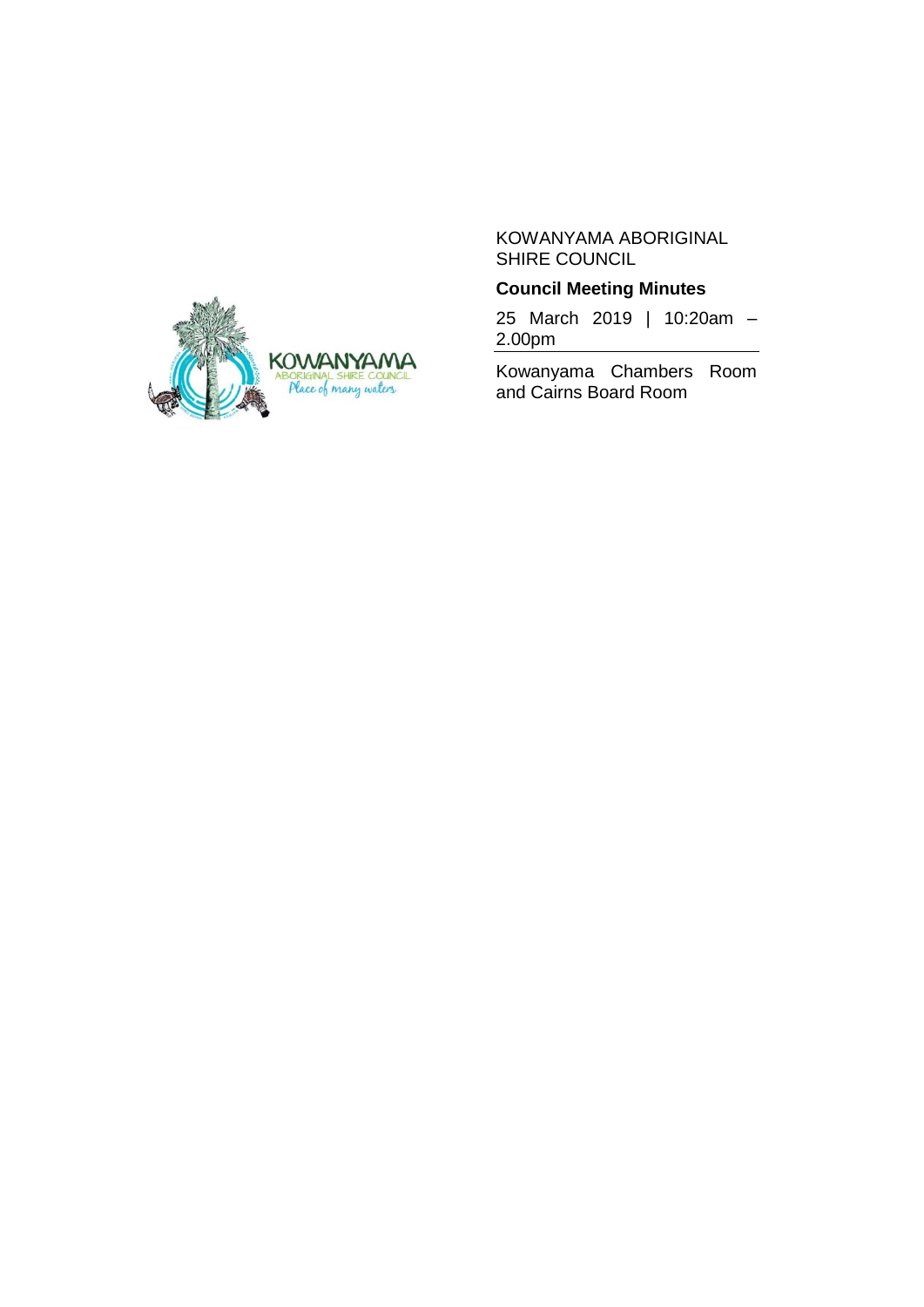# **Present:**

**Councillors** Mayor Michael Yam (Chair) Cr Aaron Teddy Cr Wendy Wust Cr John Fry Deputy Mayor Territa Dick

# **Executive**

Katherine Wiggins, A/CEO and Executive Manager Governance and Operations (EMGO) Andrew Hay, Executive Manager Finance (EMF) Tom Corrie, Executive Manager Infrastructure, Works and Projects (EMIWP) Chris Delaney, Executive Manager Human Resources (EMHR) Shelina Bartlett, Acting Executive Manager Community Services (EMCS)

# **Apologies**

Michelle Vick, Executive Manager Community Services (EMCS)

# **1) Welcome & Apologies**

The Mayor welcomed Councillors to the meeting.

## **2) Updates to Councillor Register of Interest or Related Parties**

## Nil

## **3) Minutes from Previous Council Meetings**

| <b>RESOLUTION - Minutes</b>                                                                                                                  | <b>Moved Cr Yam</b>                     |
|----------------------------------------------------------------------------------------------------------------------------------------------|-----------------------------------------|
| <b>Minutes for February 2019 Council Meeting</b>                                                                                             | <b>Seconded Cr Wust</b>                 |
| That the minutes of the February 2019 Council<br>meeting be adopted as true and accurate with<br>changes to be made regarding the apologies. | <b>MOTION CARRIED,</b><br>All in favour |

Cr Wust commented that further support should be provided to local people to build capacity to obtain local employment. Cr Wust also queried what training was available for councillors.

# **Action Item**

• EMHR to continue to source training to build capacity for community members.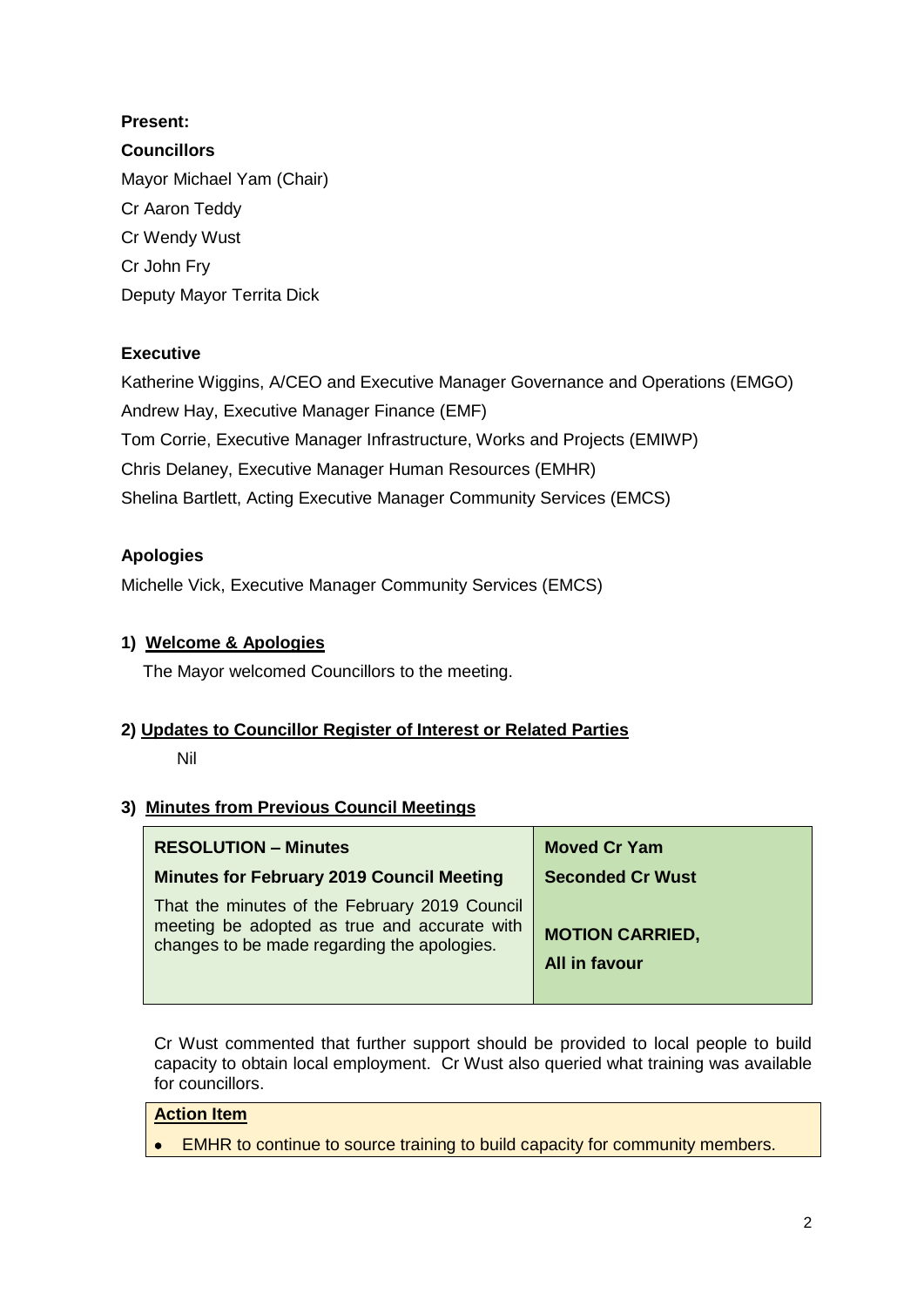### **Action Item**

 A/CEO to ensure budget for providing training to councillors is captured in the 2019/2020 budget.

## **4) Action Items from Council Meeting**

- a) Ms Wiggins presented the actions from the February Council meeting.
- b) Ms Wiggins presented the "All Current Action Items".

The action for the freight service to the barge ramp was queried. Ms Wiggins stated that further discussions were required with freight providers. It was also stated that further funding was required to provide all weather road access to the barge ramp.

## **5) Departmental Updates**

## **a) CEO Update**

#### Advocacy

Ms Wiggins stated that she and Cr Fry met with Warren Entsch MP on 12 March, the following items were discussed:

- National Partnership on Remote Indigenous Housing (NPARIH) Mr Entsch MP stated that they had received the letter from the Torres Cape Indigenous Council Alliance (TCICA) Inc (of which council was a signatory). The letter states that the TCICA supports housing funds to be paid direct to local government in order to circumvent the current stalemate between the Federal and State Governments. Mr Entsch stated that he expected an announcement regarding housing funded prior to the Federal Budget, so in the next month.
- Pama Futures and One Claim Council's concern regarding the Pama futures and One Claim model was raised.
- Alcohol Management Plan Council's request for a review of the AMP was discussed. Mr Entsch MP agreed that the AMP is stunting economic growth, exacerbating criminalization of community members and is not in line with the wider Australian living standards

## Action Item

A/CEO to follow-up Actions as agreed with Warren Entsch MP.

### Council closure for community Funeral 29 March

Ms Wiggins stated that it has been highlighted whether it would be appropriate for council operations to close on the 29 March for respect of the community funeral. It was agreed that council will remain open but all employees would be able to take bereavement leave to attend the funeral due to the significance of the day.

### Executive Team update

Ms Wiggins provided an update from the Executive Team meeting held on Wednesday 13 March 2018. The following matters were discussed at the meeting: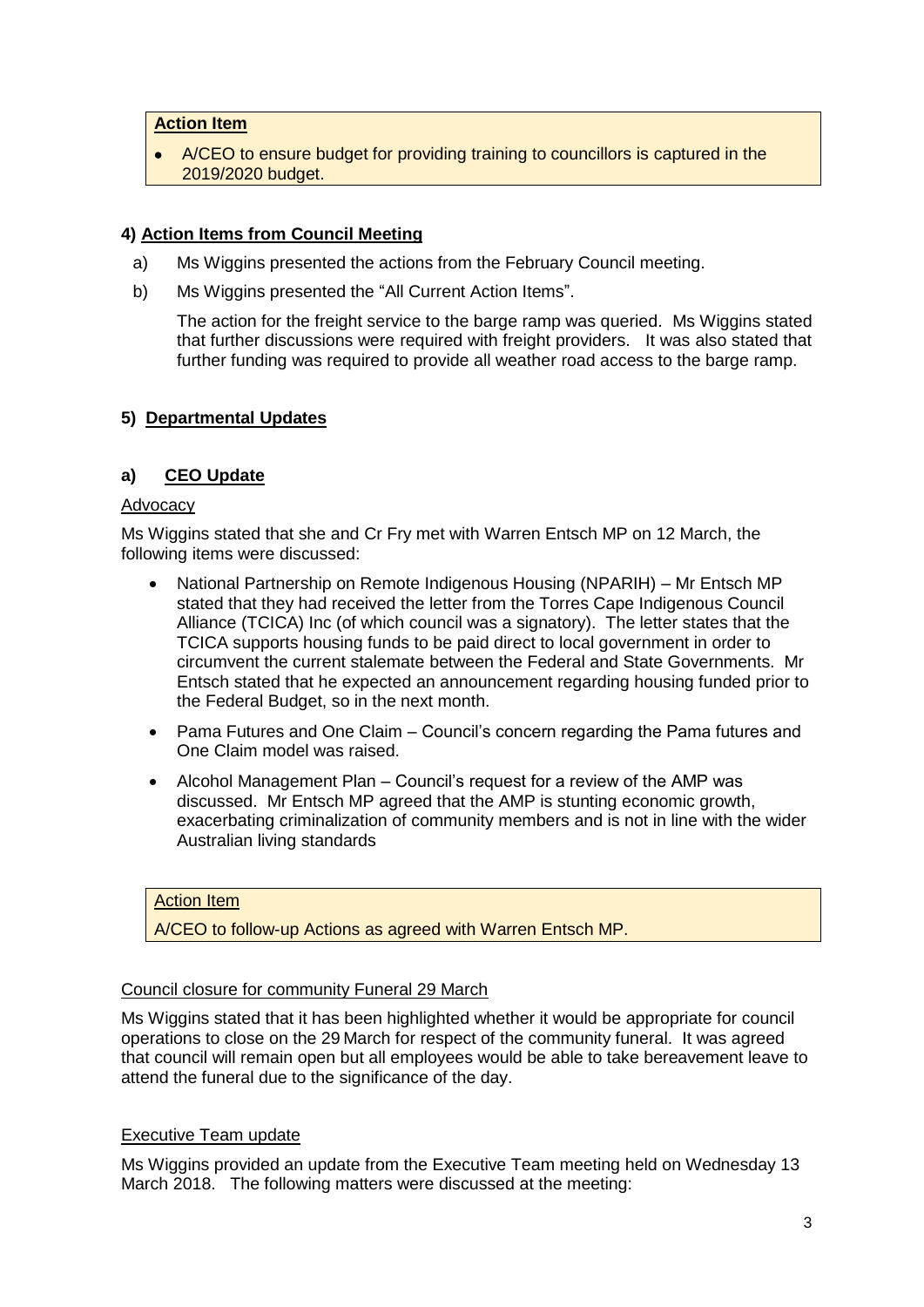- Post disaster funding management to ensure costs incurred by disasters are recovered. Finance to be included in future Disaster Management meetings.
- Contractors camp fees it was agreed that a 20% discount be provided to contractors that stay in the contractors camp for 6 months or more. It was also discussed that a reduction of the base rate be considered further in the 2019-2020 budget discussions. Ms Wiggins sought the view from council with this approach, councillors stated that they agreed for the 20% discount to be provided.
- Contractors Camp upgrade the contractors camp upgrade has been added to our Projects Assessment Tool and has been graded as the number 1 priority for our capital works. Grants and Business development have identified a grant that could be applied for and are progressing an application.
- Disaster reliance grant Grants and business development has identified a grant that for disaster management projects, the following are being considered:
	- Disaster Management Electronic Portal for community members to receive up to date information
	- Disaster Packs to include basic provisions and first aid kits
	- Mobile generators
	- Runway upgrade to allow for larger aircraft to land during disasters
	- Fuel truck to assist the fueling of aircraft during disasters
	- I-Terra system for council office to be able to continue getting updates and communication with disaster management center
- Animal management it was discussed that further progression was needed regarding our Animal Management Plan. It was highlighted that the vet will be visiting community the week beginning 25 March 2019. It was agreed that further work was required to improve community education regarding animal welfare and that community information sessions need to be organized to better educate community on animal care

### **Action Item**

**EMHR to review the housing for employees residing at the contractors camp.** 

#### **Action Item**

 EMIWP to review the sewerage concern at the contractors camp and resolve as a priority

### **Action Item**

EMCS to provide options for the Football Field name

Ms Wiggins also stated that it was currently being considered whether the Airport booking should be moved to the Kowanyama office. It was agreed that the bookings should instead be moved to the Post Office.

### **Action Item**

EMIWP with EMCS to coordinate the move of the airport bookings to the Post Office.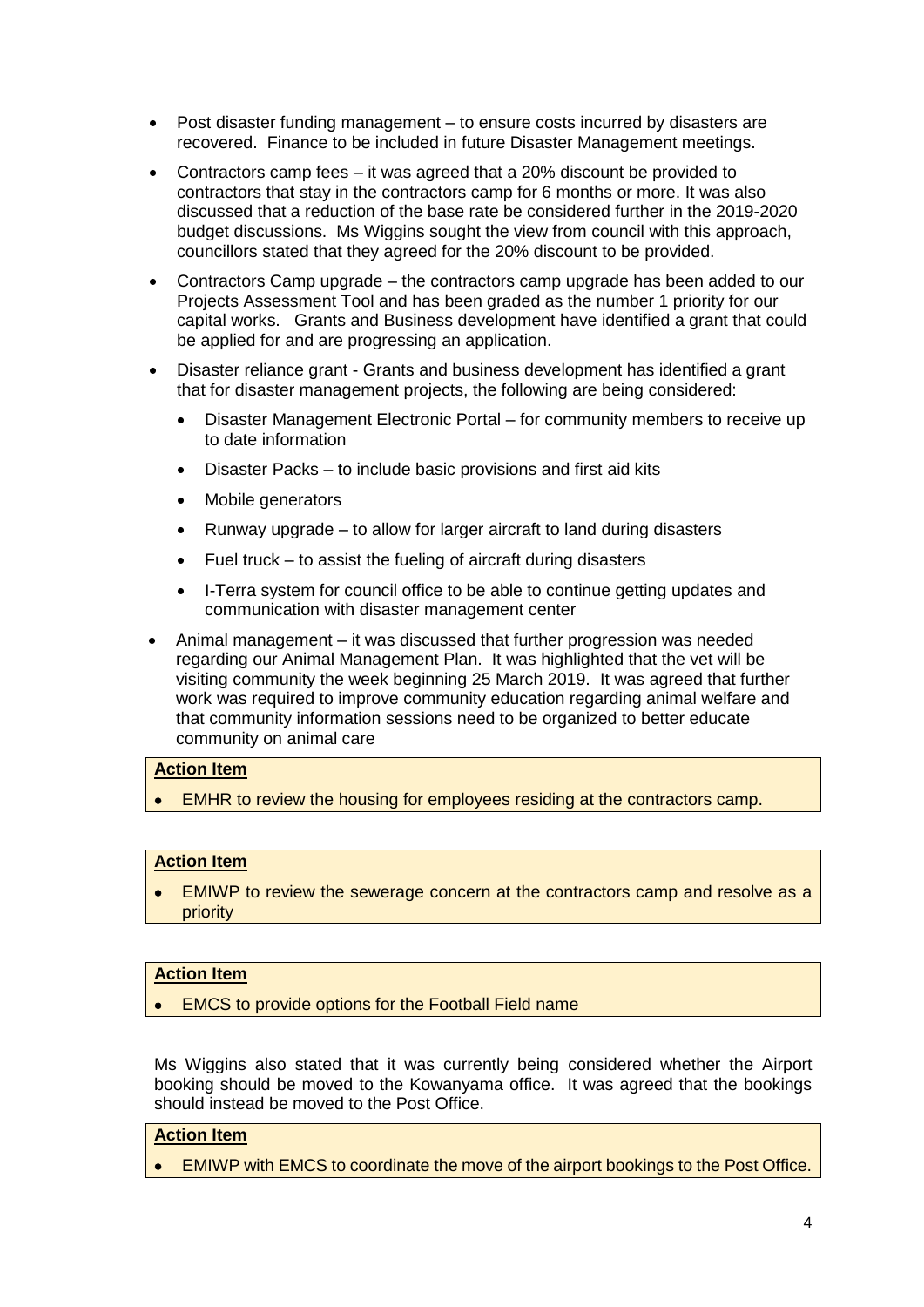# **b) Finance**

Mr Mayor welcomed Mr Hay, Executive Manager Finance. Mr Hay presented the finance report.

Key points from the February 2019 YTD report are as follows:

- net result is a \$1,033k surplus, this is \$909k higher than budget
- actual net income is \$27,090, this is \$49k higher than budget
- actual expenditure is \$26,065, this is \$859k higher than budget
- Untied Cash Funds balance is \$4,448k

## **c) Infrastructure Works & Projects**

Thomas Corrie provided an update on Infrastructure Works and Projects

#### Council Owned Infrastructure

I am enquiring if Building and Asset Services can assist with provision of structural engineers to assess Council infrastructure, I am also preparing a scope of Council owned Infrastructure for preferred suppliers to quote on and I am having difficulty in accessing data on the age of most infrastructure in community.

#### Commercial Lease to Leslie Gilbert

Mr. Gilbert has raised his interest again in relation to the leasing proposal.

#### Works - Building Services

Building Services Manager continues to ensure that all works are evenly dispersed to ensure all contractors maintain capacity to complete works. Building Services Manager position is being progressed.

To assess culpability KASC Building Services team has commenced an internal assessment and quantification of the "Outstanding Jobs List" issued by BAS. They have one of the team attending the addresses on the list and taking photographic evidence of the site to assess works completed or outstanding. Will provide full update when completed.

### MPC Upgrades

Internal minor – Council Project Managing (awaiting completion of major)

External major- BAS Project Managing, Wren Construction 90%

External project manager works

Training Centre Accommodation – 80% complete, fencing, internal kitchen and laundry to complete

Men's Shed – 80% complete, plumbing septic tanks outstanding, roof leaks not finished, mains power review continues

Airport Terminal Stage 2 - concept drawings presented, surveyor attended and completed.

Indigenous Communities Critical Infrastructure Program - Project Manager and

KASC are working with the Department for clarification, new quotes to be provided for

Council review. Department have provided new Contract Manager for KASC to submit

Project management Plans.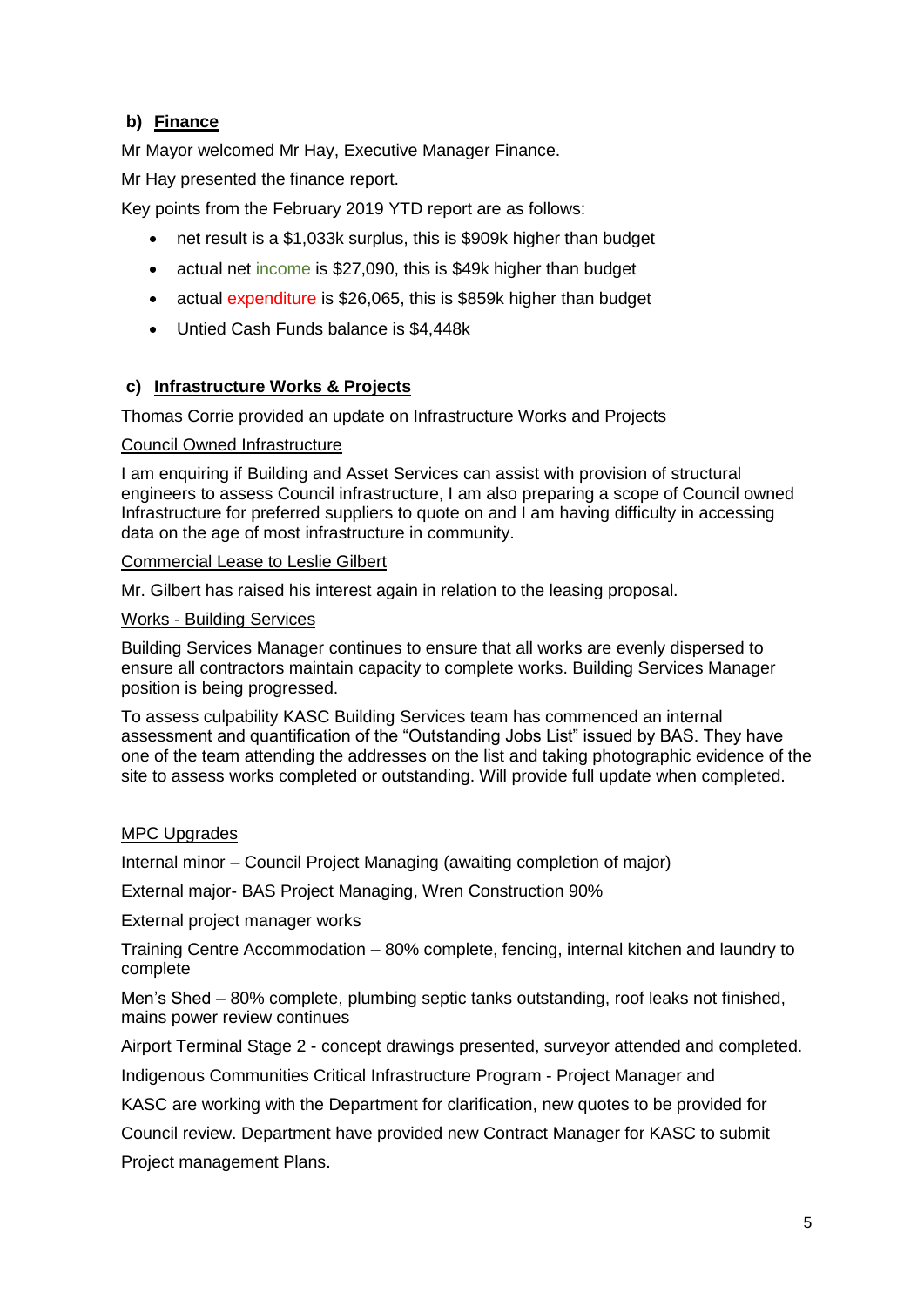Andrew Healey, Essential Services Manager is also Project Managing the smaller components of the ICCIP scope on behalf of Council. Mr Healey has provided four letters of recommendation for Council's information. It was stated that agenda reports would be required to seek council's endorsement and the documents provided should be amended to state that they were only for information.

## **Action Item**

EMIWP to coordinate meeting with Finance to resolves concerns with ICCIP funding

### **Action Item**

 EMIWP to coordinate meeting with finance to confirm whether operational savings could be utilised for a vehicle for the rangers.

### **Action Item**

 EMIWP to review planning scheme to ascertain whether the land required by Thomas Hudson is compliant

#### **d) Community Services**

Ms Bartlett stated that collectively it has been a busy period for all of community services and they are planning to establish regular monthly team meetings where the managers can collaborate to achieve the best possible outcomes for community.

Aged care – Aged Care is again working closely with BCA Consultants to address the new Aged Care Quality Standards to ensure we map the standards to our current policy and maintain our current level of accreditation.

The Aged Care Manager reports that staff are working well towards the delivery of both quality and culturally appropriate service to the individual evidenced by increased requests for service.

The Aged Care Manager is meeting monthly with Staff from the clinic and other stakeholder to ensure ongoing and positive working relationship that are mutually beneficial to all Aged Care Clients.

Cr Wust stated that she had received positive feedback about the aged care service and congratulated the team.

Centrelink – Services continue to be provided as per service agreement.

Women's Shelter and Play Group – Department of Health continues to give parenting sessions every Wednesday afternoon at Women's Shelter.

First Aid & CPR Training with TAFE has been arranged for staff in May.

1 admission to Women's shelter for the month of 1 for Feb 2019. Due to the quietness of this period staff are working across the Playgroup to maintain hours stabilizing their wages.

Post Office – Post Office Manager has returned from leave and continues to work closely with Commonwealth Bank to rectify.

Sport and Recreation and Youth Engagement –. February saw the completion of the Multi Purpose Centre (MPC) roof upgrades and the commencement of internal works. Multiple programs were delivered, predominantly from the pool precinct. Kowanyama State School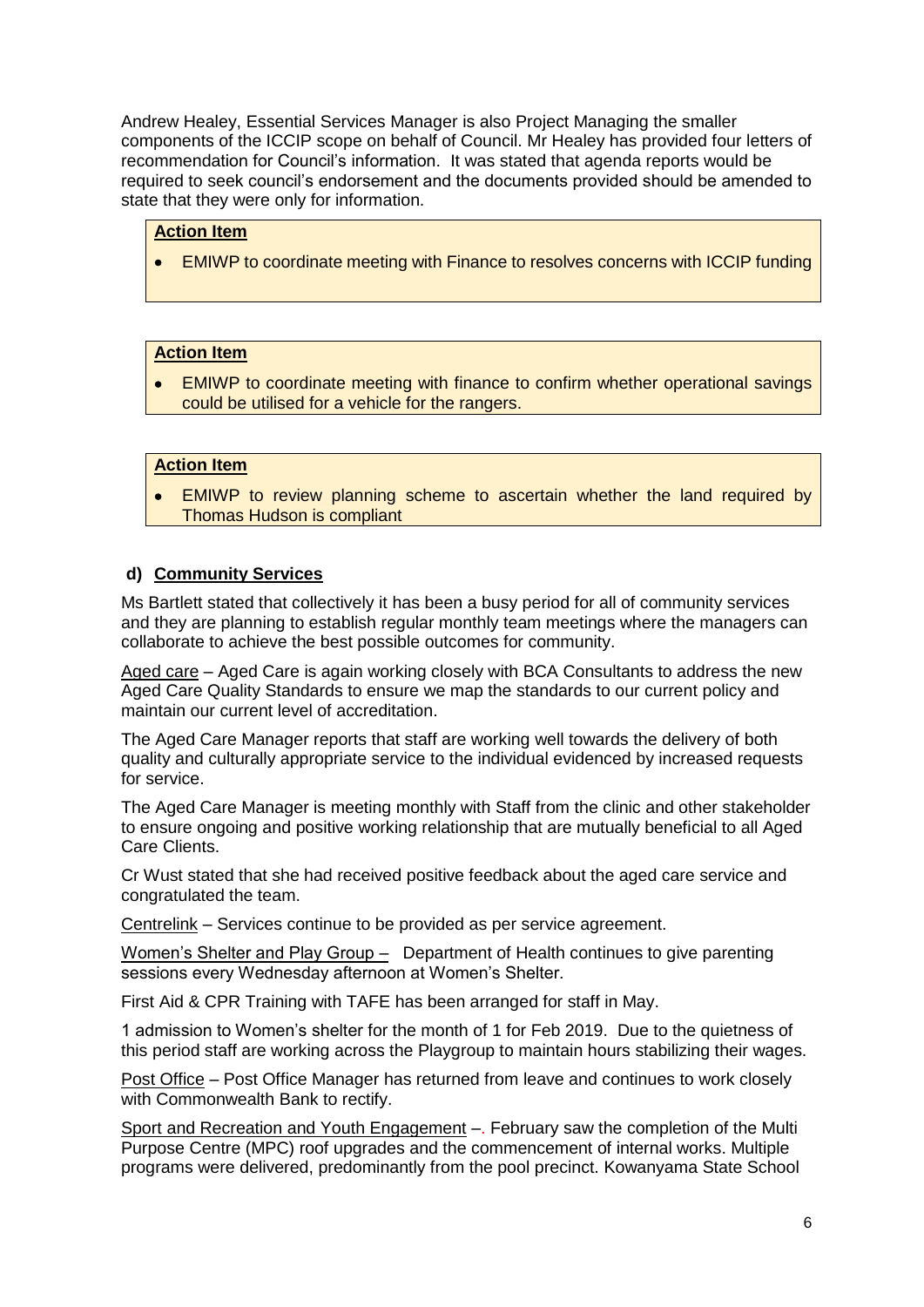and Sport and Recreation (S&R) Kowanyama partnered to hold Rugby League trials for boys and girls aged 12 years. 5 boys were selected for the Western Cape combined team to attend the under 12 Peninsula School trials in March. The boys continue to train hard 2 x weekly leading into trials with 2 staff from S&R. 3 staff achieved their Bronze medallions. Despite program delivery being impacted by sorry business and construction works over February, the Sports Recreation and Community Engagement Manager led his team through a successful month and they are very excited for a big and busy March.

## **Action Item**

## **A/CEO to check that all Councillors have valid blue cards.**

## **Action Item**

 **EMCS, with Executive Team, to review the current swimming pool opening hours and whether it would be possible for the hours to be extended**

## **e) Human Resources**

Ms Delaney thanked Caroline Smith for acting in the Executive Manger HR role whilst she was on annual leave.

Ms Delaney provided the following update:

Staff numbers: 135

Current advertised Vacancies: 5

Current Workers Compensation Claims: 1

### Key Details

- **Current vacancies:** 
	- o Chief Executive Officer
	- o Bakery Manager
	- $\circ$  Groundsperson Swimming Pool and Recreation Precinct awaiting interviews
	- o Community Police *awaiting interviews*
	- o Post Office Assistant *– Re-advertised*
	- o Bakery Assistant *– On Hold until Bakery Manager role filled*
	- o Traineeship Essential Services Officer
- *New Appointments:*
	- $\circ$  NII
- Staffing:
	- o Current staffing numbers by Department (*vacant positions in brackets)*

### **Action Item**

 EMHR to ensure the online fraud training is completed by councillors and Executive **Team**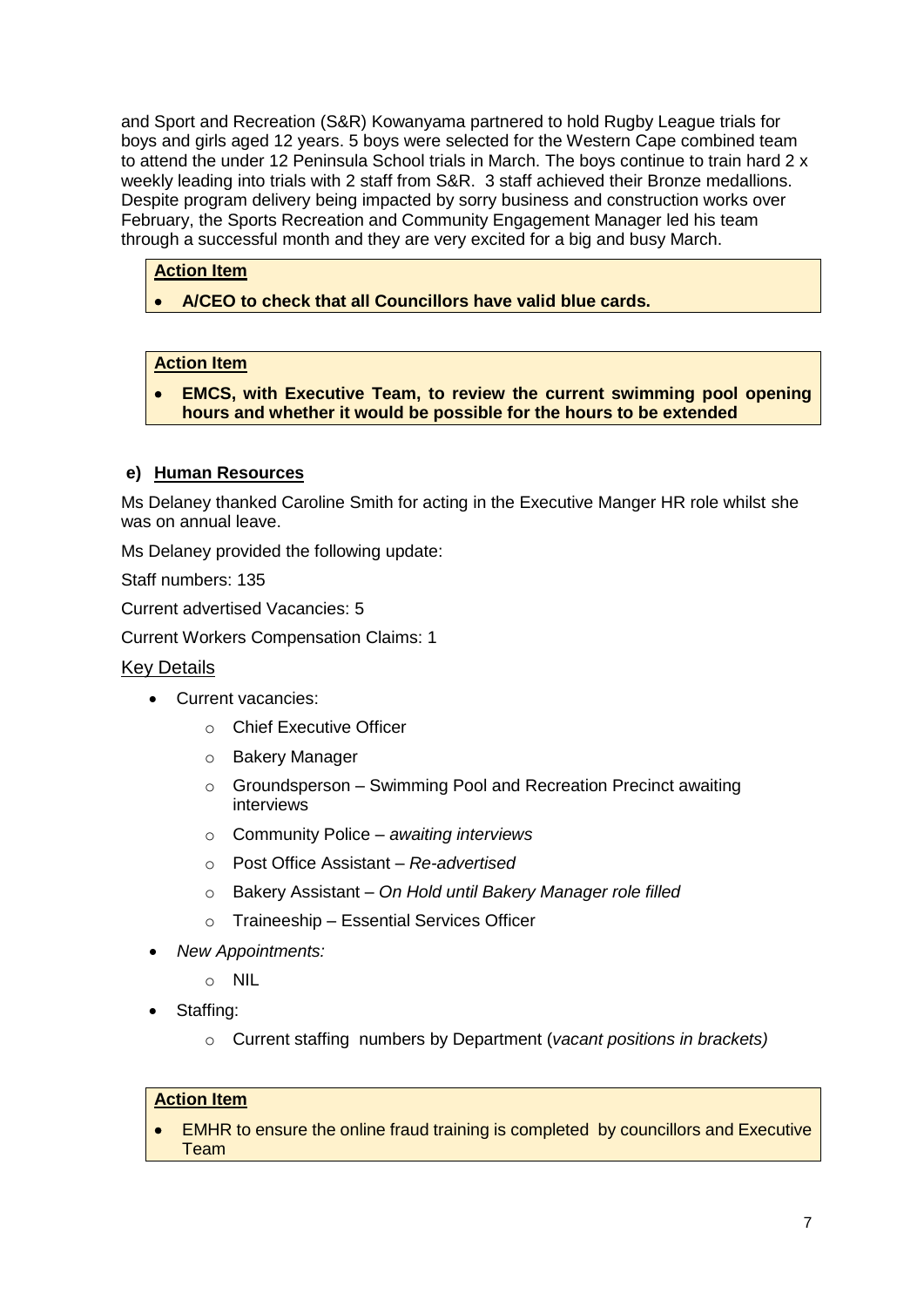# **Lunch 1.00pm**

# **Council meeting resumed at 1.29pm**

## **6) Agenda Reports**

### **a) Corporate Structure**

Ms Wiggins presented the report. Ms Wiggins stated that currently the bakery reports to the Executive Manager Infrastructure, Works and Projects.

The Operational Plan Key Performance Indicators (KPIs) for Infrastructure, Works and Projects focus on building and construction of capital works. However the KPIs of the Bakery are in regard to stock management and profit, therefore there is a misalignment.

The Executive Team have discussed the reporting structure for the Bakery and recommend that as the Bakery is considered an "enterprise" it would be more appropriate for the Bakery to report through to Finance.

The Executive however also recommend that as the Bakery is located in Kowanyama and finance is located in Cairns, that the day to day operations of the Bakery can be supported by Human Resources.

| <b>RESOLUTION - That Council endorse the revised</b><br>Corporate Structure with Bakery reporting<br>though to Finance. | <b>Moved Cr Wust</b><br><b>Seconded Cr Yam</b> |
|-------------------------------------------------------------------------------------------------------------------------|------------------------------------------------|
|                                                                                                                         | <b>MOTION CARRIED,</b>                         |
|                                                                                                                         | <b>All in Favour</b>                           |

### **7) Closed Business**

|                                                                       | <b>Moved Cr Yam</b>     |
|-----------------------------------------------------------------------|-------------------------|
| <b>RESOLUTION - The Council moves into Closed</b><br><b>Business.</b> | <b>Seconded Cr Dick</b> |
|                                                                       | <b>MOTION CARRIED,</b>  |
|                                                                       | <b>All in Favour</b>    |
|                                                                       |                         |

| <b>RESOLUTION – The Council moves out of Closed</b><br><b>Business.</b> | <b>Moved Cr Yam</b><br><b>Seconded Cr Wust</b> |
|-------------------------------------------------------------------------|------------------------------------------------|
|                                                                         | <b>MOTION CARRIED,</b>                         |
|                                                                         | <b>All in Favour</b>                           |
|                                                                         |                                                |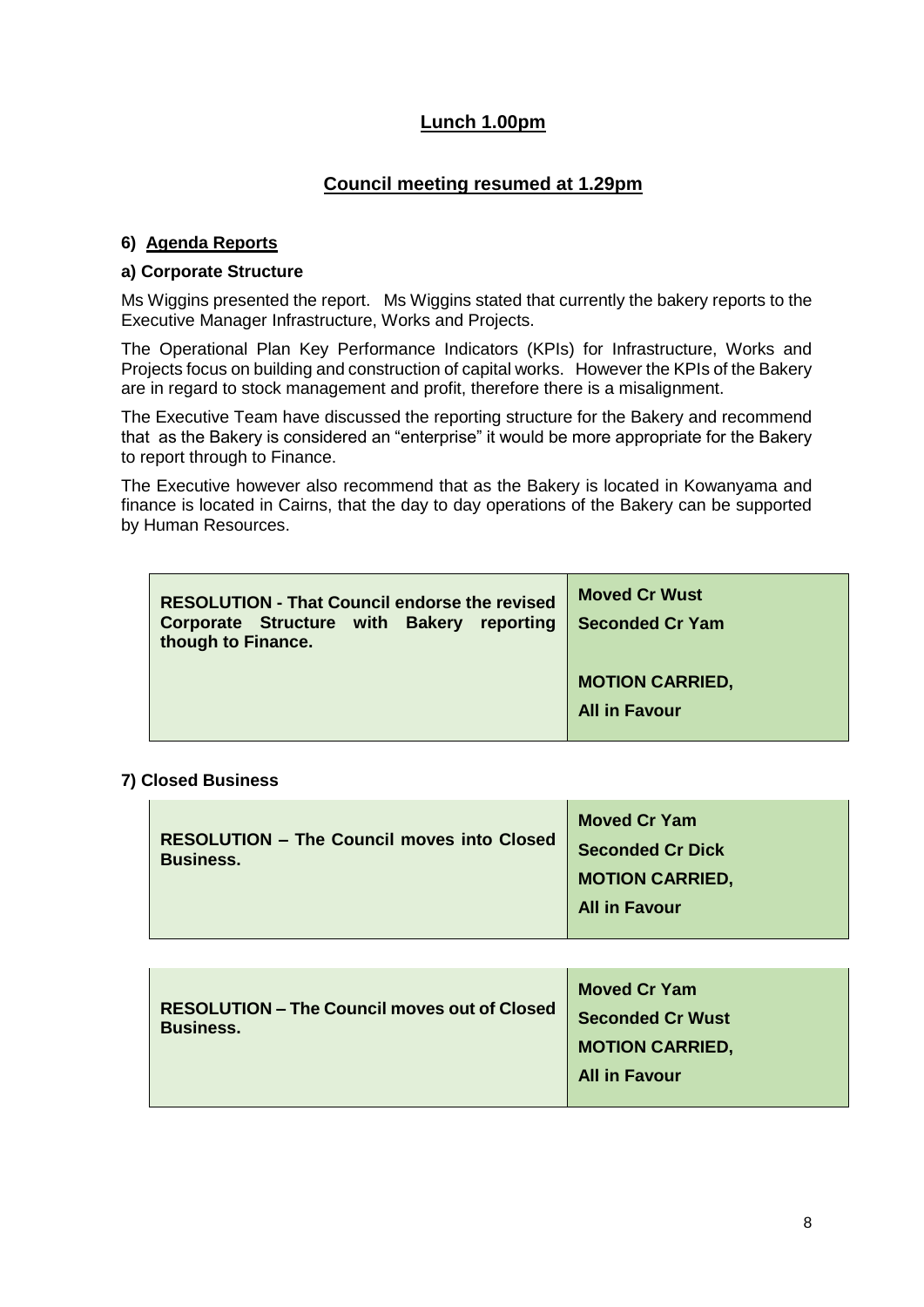# **7a) Sole Supplier**

 $\blacksquare$ 

| RESOLUTION - That Council endorse Nick<br>Curnow as "Sole Supplier" for the Kowanyama<br>Roads Program Wet Season Works until 30 July | <b>Moved Cr Yam</b><br><b>Seconded Cr Teddy</b> |
|---------------------------------------------------------------------------------------------------------------------------------------|-------------------------------------------------|
| 2019.                                                                                                                                 | <b>MOTION CARRIED,</b>                          |
|                                                                                                                                       | <b>All in Favour</b>                            |
|                                                                                                                                       |                                                 |

**7b) Sale Price of Social Housing**

| <b>RESOLUTION - That Council endorse the Sale</b><br>House Methodology subject to endorsement<br>within the 2019-2020 budget. | <b>Moved Cr Yam</b><br><b>Seconded Cr Teddy</b>                                                            |
|-------------------------------------------------------------------------------------------------------------------------------|------------------------------------------------------------------------------------------------------------|
|                                                                                                                               | <b>MOTION CARRIED,</b><br><b>Material</b><br>Wust declared<br>Cr<br>Personal Interest and has left<br>room |

# **7c) Contracts over \$200,000 BAS**

| <b>RESOLUTION - That in line with Council's</b><br>financial delegations Council endorse payment<br>of \$960,000 to Building & Asset Services. | <b>Moved Cr Yam</b><br><b>Seconded Cr Dick</b> |
|------------------------------------------------------------------------------------------------------------------------------------------------|------------------------------------------------|
|                                                                                                                                                | <b>MOTION CARRIED,</b><br><b>All in Favour</b> |

# **7d) Appointment of Valuer**

| <b>Moved Cr Dick</b><br><b>Seconded Cr Yam</b> |
|------------------------------------------------|
| <b>MOTION CARRIED,</b>                         |
| <b>All in Favour</b>                           |
|                                                |